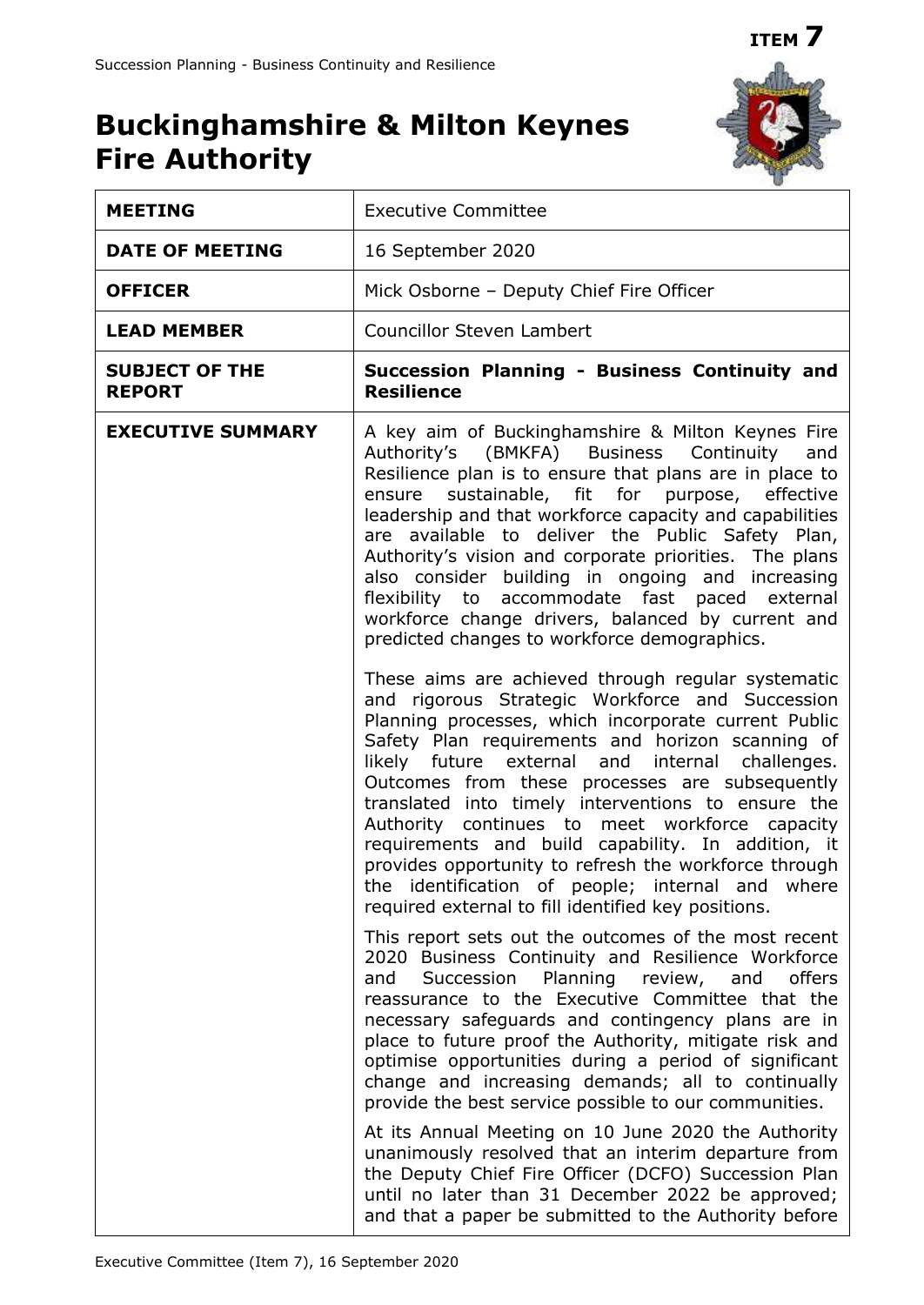|                        | this date to consider all options open to the Authority.                                                                                                                                                                                                                                |
|------------------------|-----------------------------------------------------------------------------------------------------------------------------------------------------------------------------------------------------------------------------------------------------------------------------------------|
|                        | Pending that options review to the full Authority:                                                                                                                                                                                                                                      |
|                        | Appendix A outlines the succession position for<br>$\blacksquare$<br>the Senior Management Team (SMT)                                                                                                                                                                                   |
|                        | Appendix B outlines succession plans for other<br>٠<br>critical roles across the service                                                                                                                                                                                                |
|                        | Appendix C provides an overview of potential<br>٠<br>risks and opportunities                                                                                                                                                                                                            |
|                        | Appendix D is a structural chart of the Strategic<br>٠<br>Management Board (SMB) and SMT and the<br>functions that report into them                                                                                                                                                     |
| <b>ACTION</b>          | Noting.                                                                                                                                                                                                                                                                                 |
| <b>RECOMMENDATIONS</b> | That the following be noted:                                                                                                                                                                                                                                                            |
|                        | 1. SMT succession plan.                                                                                                                                                                                                                                                                 |
|                        | 2. Succession plans for other critical roles across the<br>service.                                                                                                                                                                                                                     |
|                        | 3. The potential risks presented and the ongoing work<br>being undertaken to mitigate the impact.                                                                                                                                                                                       |
| <b>RISK MANAGEMENT</b> | The SMT and critical role plans are reviewed,<br>challenged, and updated annually as part of the<br>Authority's Training Needs Analysis (TNA) process.                                                                                                                                  |
|                        | Staff Availability is an identified corporate risk which is<br>reviewed regularly by SMT and the Overview and Audit<br>Committee. Plans are in place to mitigate this risk.                                                                                                             |
|                        | The Authority's robust workforce planning allows for<br>accurate forecasting of potential leavers in the form of<br>retirements<br>and subsequent planning for<br>this<br>accordingly, however this is becoming more difficult<br>following the potential impacts of the Sargeant case. |
|                        | Increased recruitment activity nationally, locally and<br>other significant risks (Appendix C) which may impact<br>on the number of leavers are being mitigated by:                                                                                                                     |
|                        | Substantiating those in temporary roles where<br>possible to give stability to the organisation and<br>assurances to staff                                                                                                                                                              |
|                        | Firefighter recruitment processes - Apprentice and<br>Flexi-Firefighter                                                                                                                                                                                                                 |
|                        | Staff engagement - increased<br>number<br>of<br>leadership events, culture<br>and<br>survey<br>communications from SMT                                                                                                                                                                  |
|                        | Enhancing attraction, career promotional processes<br>٠<br>within the community either stand alone and/or in<br>collaboration                                                                                                                                                           |
|                        | Whist any change to current positions presents short-<br>term risks, it also provides opportunity to review and                                                                                                                                                                         |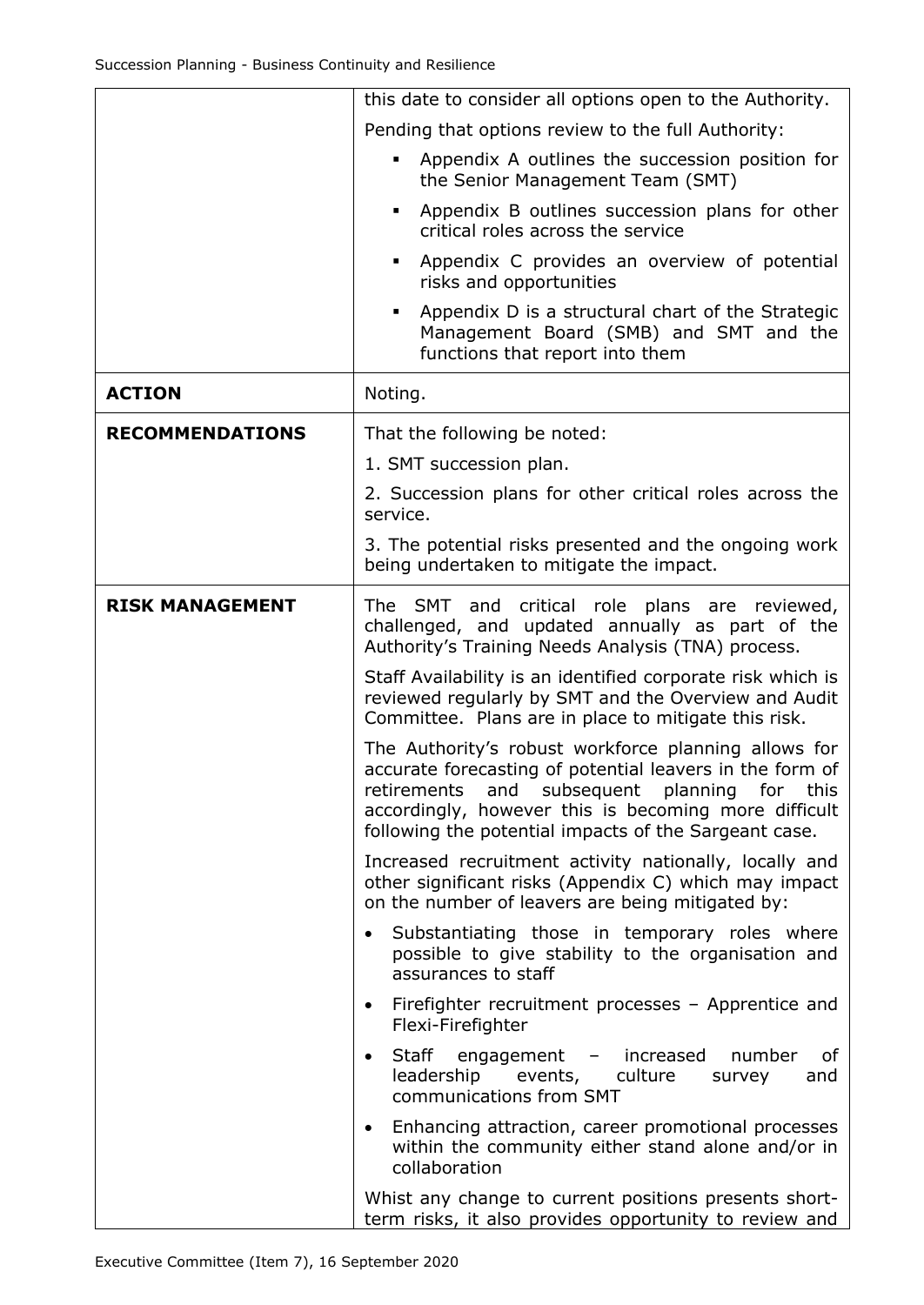|                                         | refresh role requirements and recruit from the talent<br>pipeline, providing promotional opportunities<br>for<br>existing staff.                                                                                                                                                                                                                                                                                                                                                                                                                                                                          |
|-----------------------------------------|-----------------------------------------------------------------------------------------------------------------------------------------------------------------------------------------------------------------------------------------------------------------------------------------------------------------------------------------------------------------------------------------------------------------------------------------------------------------------------------------------------------------------------------------------------------------------------------------------------------|
| <b>FINANCIAL</b><br><b>IMPLICATIONS</b> | Any cost implications will be managed within existing<br>Directorate budgets and the planned spend on<br>Training is agreed by SMB and The Training Strategy<br>Group.                                                                                                                                                                                                                                                                                                                                                                                                                                    |
|                                         | Any additional spend will be considered as part of the<br>Authority's Medium Term Financial Planning (MTFP)<br>process.                                                                                                                                                                                                                                                                                                                                                                                                                                                                                   |
|                                         | A bid has been submitted as part of the MTFP, which<br>requests funding to mitigate some of the<br>risks<br>identified in Appendix C) by accelerating<br>our<br>development of staff to ensure the Authority has the<br>right people, with the right skills, ready to perform the<br>roles.                                                                                                                                                                                                                                                                                                               |
| <b>LEGAL IMPLICATIONS</b>               | In addition to certain appointments required by<br>Buckinghamshire<br>the<br>Fire<br><b>Services</b><br>statute,<br>(Combination Scheme) Order 1996 provides that "the<br>Authority may appoint such other officers and<br>employees as they think necessary for the efficient<br>discharge of their functions".                                                                                                                                                                                                                                                                                          |
|                                         | Section 41 of the Localism Act 2011 requires that the<br>Authority must comply with its Pay Policy Principles<br>and Statement for the relevant financial year when<br>determination<br>that<br>relates<br>to<br>the<br>making<br>$\overline{a}$<br>remuneration, or other terms and conditions of a 'chief<br>officer' (defined elsewhere in the Act).                                                                                                                                                                                                                                                   |
|                                         | 'Terms and conditions' includes : Section 38(4)(f)<br>'the approach to the payment of chief officers on their<br>ceasing to hold office under or to be employed by the<br>authority'.                                                                                                                                                                                                                                                                                                                                                                                                                     |
|                                         | Paragraph 28 of the Authority's Pay Policy Statement<br>provides: 'Re-employment/re-engagement will not<br>normally occur following retirement, however there<br>may be exceptional circumstances where specialist<br>knowledge and expertise are required for a defined<br>period of time in the event of which<br>re-<br>employment/reengagement may be considered. In the<br>circumstance that reemployment/re-<br>exceptional<br>engagement is necessary in the interest of public<br>safety, this decision will be subject to prior approval at<br>a meeting of the Fire Authority in open session.' |
|                                         | This mirrors the requirements and the criteria<br>('transparent, justifiable and time<br>limited')<br>in<br>paragraphs 6.7 to 6.9 of the National Framework vis-<br>à-vis 'officers at Brigade or Area Manager level, and<br>above, or those with comparable responsibilities to<br>those roles'.                                                                                                                                                                                                                                                                                                         |
|                                         | Paragraphs 6.10 of the National Framework: 'To                                                                                                                                                                                                                                                                                                                                                                                                                                                                                                                                                            |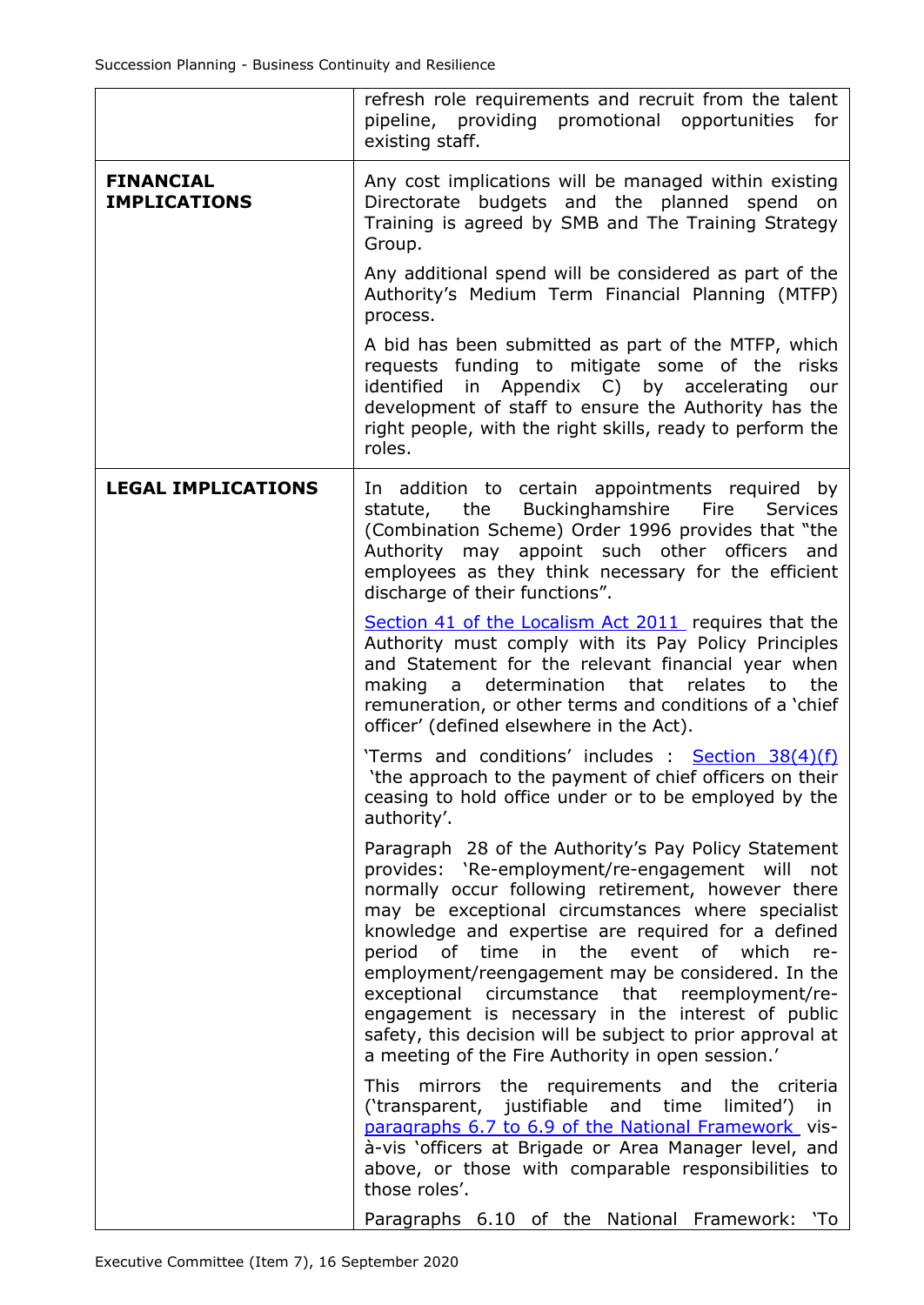|                                                                                   | ensure greater fairness and the exchange of talent<br>and ideas, all principal fire officer posts must be open<br>to competition nationally, and fire and rescue<br>authorities must take account of this in their workforce<br>planning'.                                                                                                                                                                                                                                                  |
|-----------------------------------------------------------------------------------|---------------------------------------------------------------------------------------------------------------------------------------------------------------------------------------------------------------------------------------------------------------------------------------------------------------------------------------------------------------------------------------------------------------------------------------------------------------------------------------------|
|                                                                                   | The National Framework is statutory guidance to<br>which the Authority must have regard in carrying out<br>its functions. The statutory requirement 'to have<br>regard to' something is along the lines of a<br>requirement to consider it. It falls<br>short<br>of a<br>requirement to make that thing the Authority's only<br>priority, and it may having considered a requirement<br>in the National Framework depart from it provided that<br>there is a cogent rationale for doing so. |
| <b>CONSISTENCY WITH</b><br>THE PRINCIPLES OF<br>THE DUTY TO<br><b>COLLABORATE</b> | The Authority continues to work with its Thames<br>Service partners, through<br>Valley Fire<br>regular<br>resourcing meetings to determine a collaborative<br>approach to operational recruitment. This is one of<br>the priority work streams for the workforce reform<br>group.                                                                                                                                                                                                           |
|                                                                                   | The Service continues to work with other local councils<br>fire<br>and<br>emergency service<br>partners<br>and<br>on<br>continuous improvement and reform, by designing and<br>arranging national and regional events, and through<br>sharing best practice.                                                                                                                                                                                                                                |
|                                                                                   |                                                                                                                                                                                                                                                                                                                                                                                                                                                                                             |
| <b>HEALTH AND SAFETY</b>                                                          | There are no Health and Safety implications.                                                                                                                                                                                                                                                                                                                                                                                                                                                |
| <b>EQUALITY AND</b><br><b>DIVERSITY</b>                                           | The Authority continues to improve the diversity of its<br>workforce<br>during<br>firefighter<br>and<br>its<br>recent<br>apprenticeship recruitment we had a small increase in<br>both Female and BAME.                                                                                                                                                                                                                                                                                     |
|                                                                                   | In previous years the Authority has been mindful of<br>trying to reduce the average age of the operational<br>workforce.                                                                                                                                                                                                                                                                                                                                                                    |
|                                                                                   | Workforce diversity is an ongoing priority. Building on<br>successes to date with our apprenticeship<br>the<br>programme and utilising the national On<br>Call<br>awareness campaign material our aims are:                                                                                                                                                                                                                                                                                 |
|                                                                                   | To increase awareness through TV collaboration<br>work and joined up resourcing                                                                                                                                                                                                                                                                                                                                                                                                             |
|                                                                                   | Existing workforce who already interact with the<br>$\bullet$<br>local community being utilised to promote the<br>service we deliver and being supported by our<br>ED&I ambassadors                                                                                                                                                                                                                                                                                                         |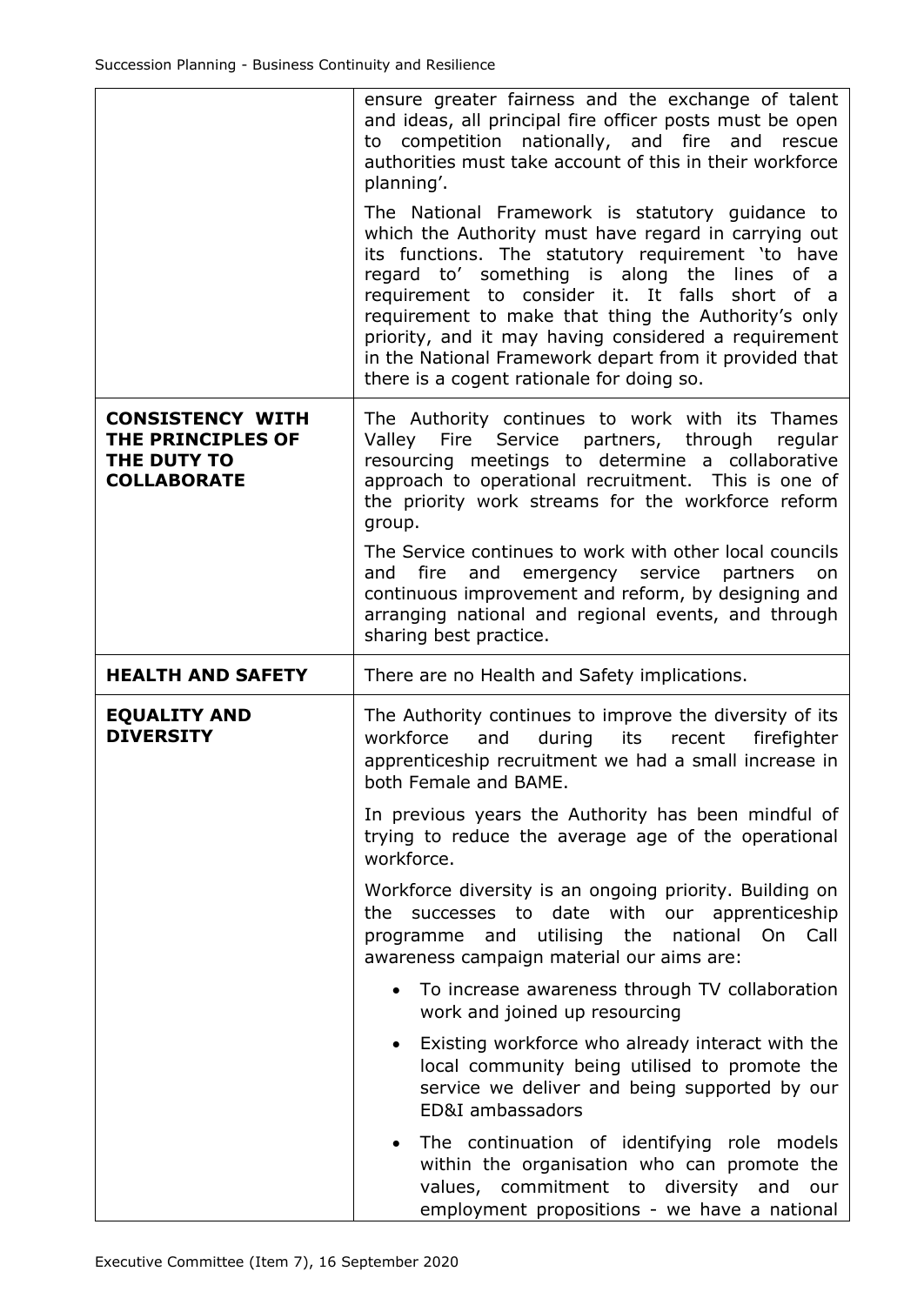|                         | diversity ambassador                                                                                                                                                                                                                                                                                                                                                                                                                                                                             |
|-------------------------|--------------------------------------------------------------------------------------------------------------------------------------------------------------------------------------------------------------------------------------------------------------------------------------------------------------------------------------------------------------------------------------------------------------------------------------------------------------------------------------------------|
|                         | The Authority endorsed the submission of a pledge,<br>and were the first Fire and Rescue Service to be<br>accepted by the Apprenticeship Diversity Champions<br>Network (ADCN) in February 2018. The Authority were<br>given the opportunity to be quoted within the 2019<br>ADCN report, being asked to showcase us<br>as<br>exemplars within this group.                                                                                                                                       |
|                         | In February 2020 we attended the House of Commons<br>with our ADCN partners as part of an apprenticeship<br>celebration for National Apprenticeship week. This<br>gave us the opportunity to network with other<br>likeminded organisations.                                                                                                                                                                                                                                                     |
|                         | The Authority's innovative apprenticeship programme<br>provides an excellent opportunity to improve the<br>diversity make-up of the Authority. Targeted "have a<br>go" days are organised for all audiences. A targeted<br>campaign was delivered by internal departments and<br>an external organisation via social media to assist with<br>the attraction of a diverse workforce, and analysis of<br>the data is being undertaken to determine the<br>outcomes and to inform future campaigns. |
| <b>USE OF RESOURCES</b> | The arrangements for setting, reviewing and                                                                                                                                                                                                                                                                                                                                                                                                                                                      |
|                         | <b>implementing</b><br>strategic<br>and<br>operational<br>objectives; Performance monitoring, including<br>budget monitoring; achievement of strategic<br>objectives<br>best value<br>performance<br>and<br>indicators;                                                                                                                                                                                                                                                                          |
|                         | Workforce and Succession planning to ensure business<br>continuity and resilience supports the continued<br>delivery of organisational objectives against the<br>Corporate and Public Safety Plans.                                                                                                                                                                                                                                                                                              |
|                         | Effective succession planning contributes to the<br>delivery of the Authority's People Strategy, building<br>capacity and capabilities agenda, as well as supporting<br>ongoing professionalisation of the service; continuing<br>to raise standards                                                                                                                                                                                                                                             |
|                         | <b>Consultation with stakeholders;</b><br>Where succession is related to SMB, this will be<br>discussed with members of the Authority directly.                                                                                                                                                                                                                                                                                                                                                  |
|                         | Regular communication across the Authority relating<br>to promotions, vacancies, learning and training<br>opportunities are delivered via:                                                                                                                                                                                                                                                                                                                                                       |
|                         | Director blogs                                                                                                                                                                                                                                                                                                                                                                                                                                                                                   |
|                         | Promoting development centre events                                                                                                                                                                                                                                                                                                                                                                                                                                                              |
|                         | Intranet articles                                                                                                                                                                                                                                                                                                                                                                                                                                                                                |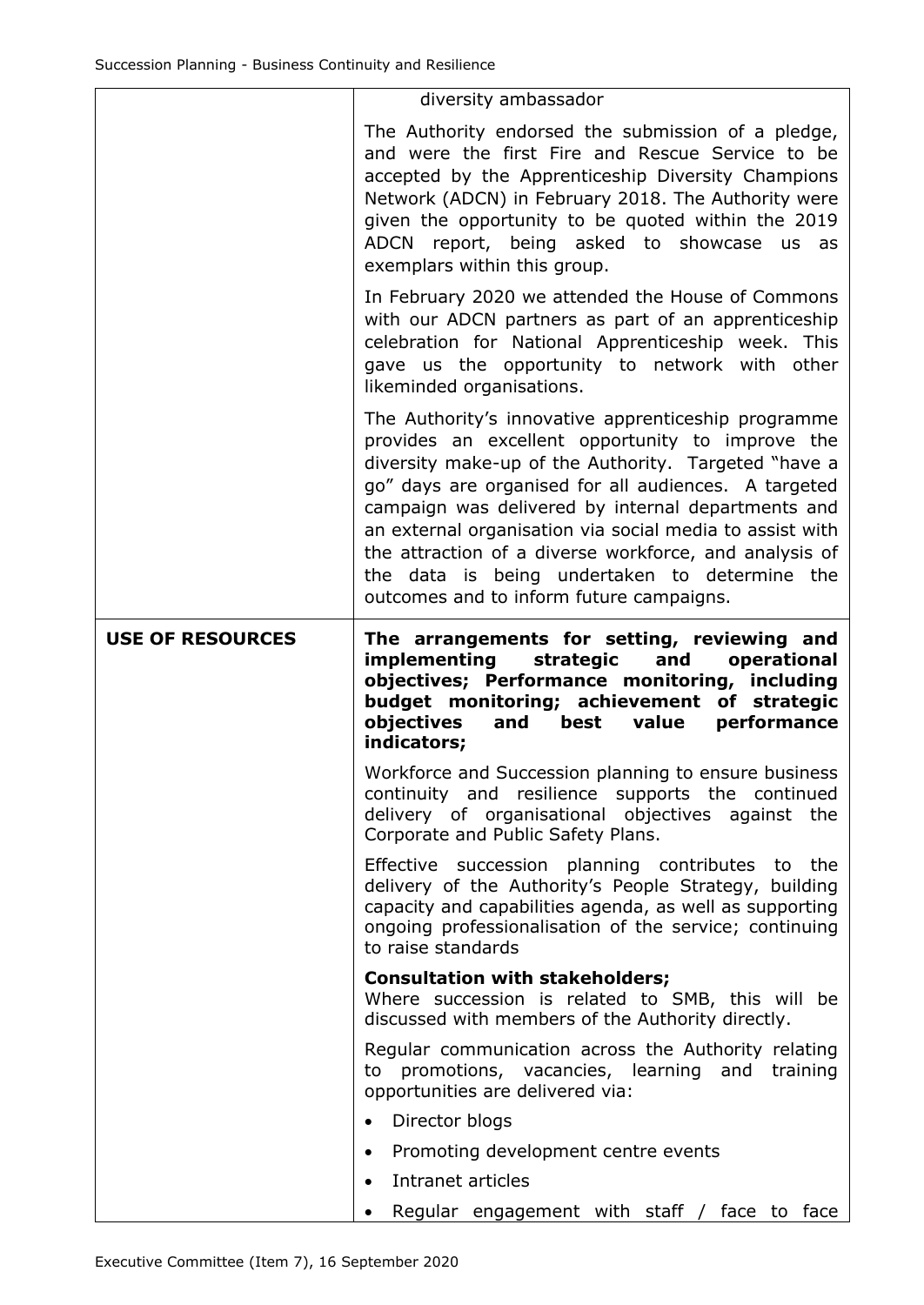|                               | briefings                                                                                                                                                                                                                                                                                                             |
|-------------------------------|-----------------------------------------------------------------------------------------------------------------------------------------------------------------------------------------------------------------------------------------------------------------------------------------------------------------------|
|                               | Study workshops<br>$\bullet$                                                                                                                                                                                                                                                                                          |
|                               | The system of internal control;<br>Regular updates relating to career development, talent<br>pools and training requirements are presented to the<br>Training Strategy Group at the quarterly meetings.                                                                                                               |
|                               | Any changes to policy and procedures to increase<br>flexibility and ensure the Authority's employee<br>proposition(s) remain fit for purpose will be approved<br>at the appropriate Board, i.e. Business Transformation<br>Board (BTB), SMB and if necessary the Fire Authority,<br>e.g. Annual Pay Policy Statement. |
|                               | The medium term financial strategy;<br>Any cost implications will be managed within existing<br>Directorate budgets and the planned<br>spend<br>on<br>Training as agreed by SMB and The Training Strategy<br>Group.                                                                                                   |
|                               | Any additional spend will be considered as part of<br>Authority's Medium Term Financial Planning process.                                                                                                                                                                                                             |
| <b>PROVENANCE SECTION</b>     | <b>Background Papers</b>                                                                                                                                                                                                                                                                                              |
| &<br><b>BACKGROUND PAPERS</b> | Executive Committee - November 2019 - Business<br>Continuity and Resilience - Succession Planning                                                                                                                                                                                                                     |
|                               | https://bucksfire.gov.uk/documents/2020/03/131119<br>exec committee agenda.pdf/                                                                                                                                                                                                                                       |
|                               | Fire Authority - 18 September 2019 - Senior<br>Management Team Restructure                                                                                                                                                                                                                                            |
|                               | https://bucksfire.gov.uk/documents/2020/03/180919<br>fire authority agenda.pdf/                                                                                                                                                                                                                                       |
|                               | Executive<br>Committee - 19 September 2018 -<br>Continuity and Resilience - Succession<br><b>Business</b><br>Planning                                                                                                                                                                                                 |
|                               | Fire and Rescue National Framework for England,<br>Home Office, May 2018                                                                                                                                                                                                                                              |
|                               | BMKFA Pay Policy Principles and Statement 2020/21                                                                                                                                                                                                                                                                     |
|                               | https://bucksfire.gov.uk/documents/2020/03/pay-<br>policy-2020-21.pdf/                                                                                                                                                                                                                                                |
| <b>APPENDICES</b>             | Not for publication by virtue of Paragraph 1 of Part 1<br>of Schedule 12A of the Local Government Act 1972, as                                                                                                                                                                                                        |